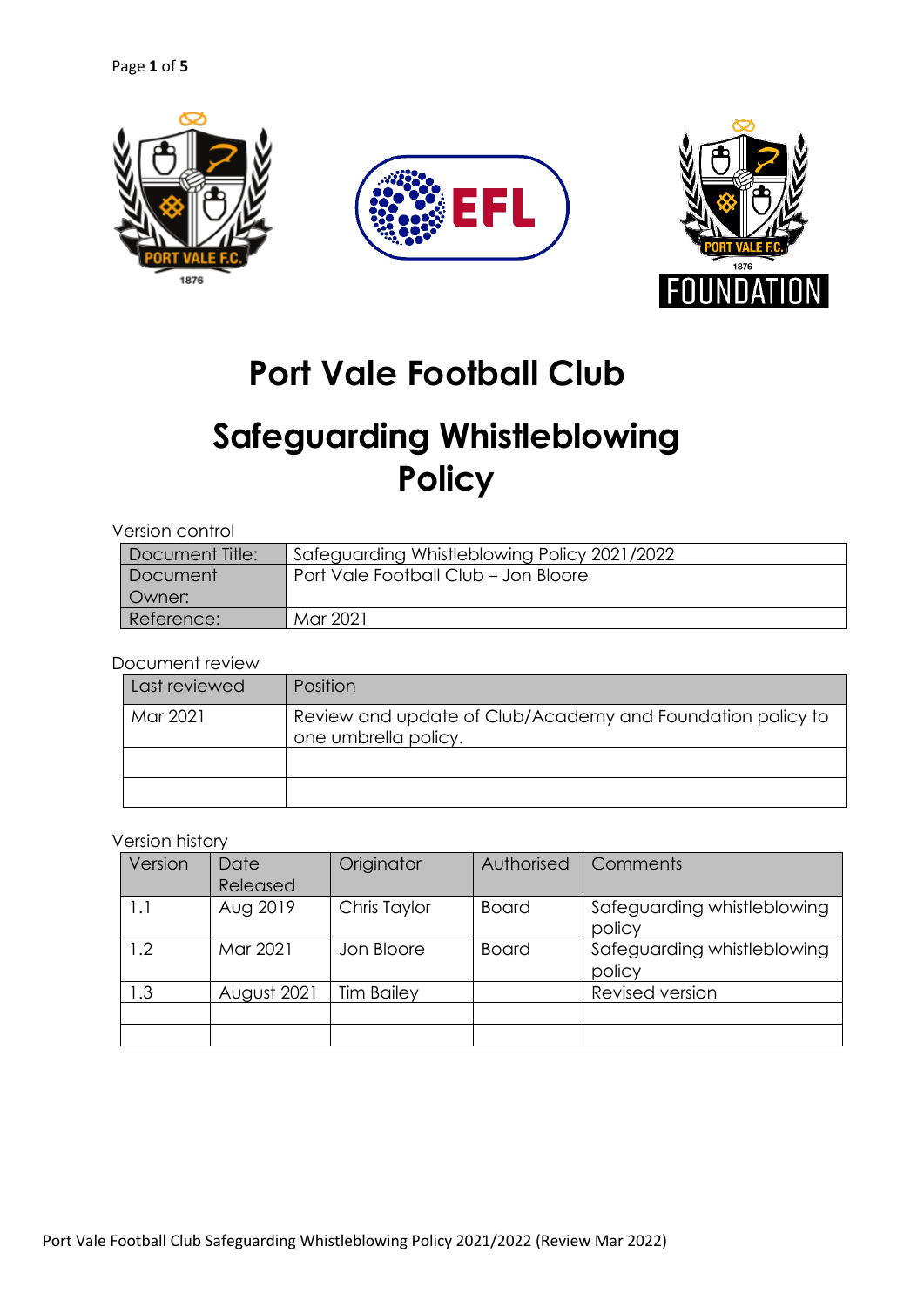## **1. The purpose and Scope of this Policy statement**

This Policy is for use across the club and is to be observed by all staff members, the Policy exists to ensure that best practice is promoted and adhered to.

Activities undertaken at the following locations/departments are under the remit of this policy which include:

- Port Vale Football club and the Vale Park Stadium
- Port Vale Foundation Trust
- Port Vale First Team
- Port Vale Academy and youth development
- Port Vale ladies Football team
- Port Vale Retail Store.

## **Purpose of the Policy**

This policy is intended to encourage individuals to raise any concerns they have about the Health, Safety and Welfare of children, young people and vulnerable adults involved with Port Vale Football Club, and details how their concerns can be raised. It provides for a method of raising concerns, assurance of receiving a response, how feedback will be received on any action taken and how to further pursue the matter if they are not satisfied.

Port Vale Football Club seeks to reassure individuals they will be protected from reprisals or victimization for whistleblowing in good faith.

## **Policy Statement**

It is often the case that players, coaches, officials, parents, carers or team followers are the first to realise that a child's health, safety and welfare are under threat. However, they may not express their concerns because they feel that speaking up would be too difficult to handle. It may also be that they fear harassment or victimization. In these circumstances, it may be easier for them to ignore the concern rather than report what may just be a suspicion of poor practice.

Port Vale Football Club urges anyone to come forward and voice those concerns or suspicions and commits to supporting those who raise matters of concern being raised without fear of victimization, subsequent discrimination, or disadvantage. The policy is intended to encourage and enable individuals to raise serious concerns within Port Vale Football Club, in the first instance, rather than overlooking a problem or "blowing the whistle" outside.

It is in the interest of all concerned that disclosure of potential abuse or irregularities are dealt with properly, quickly and discreetly. This includes the interests of all persons involved with Port Vale Football Club, but especially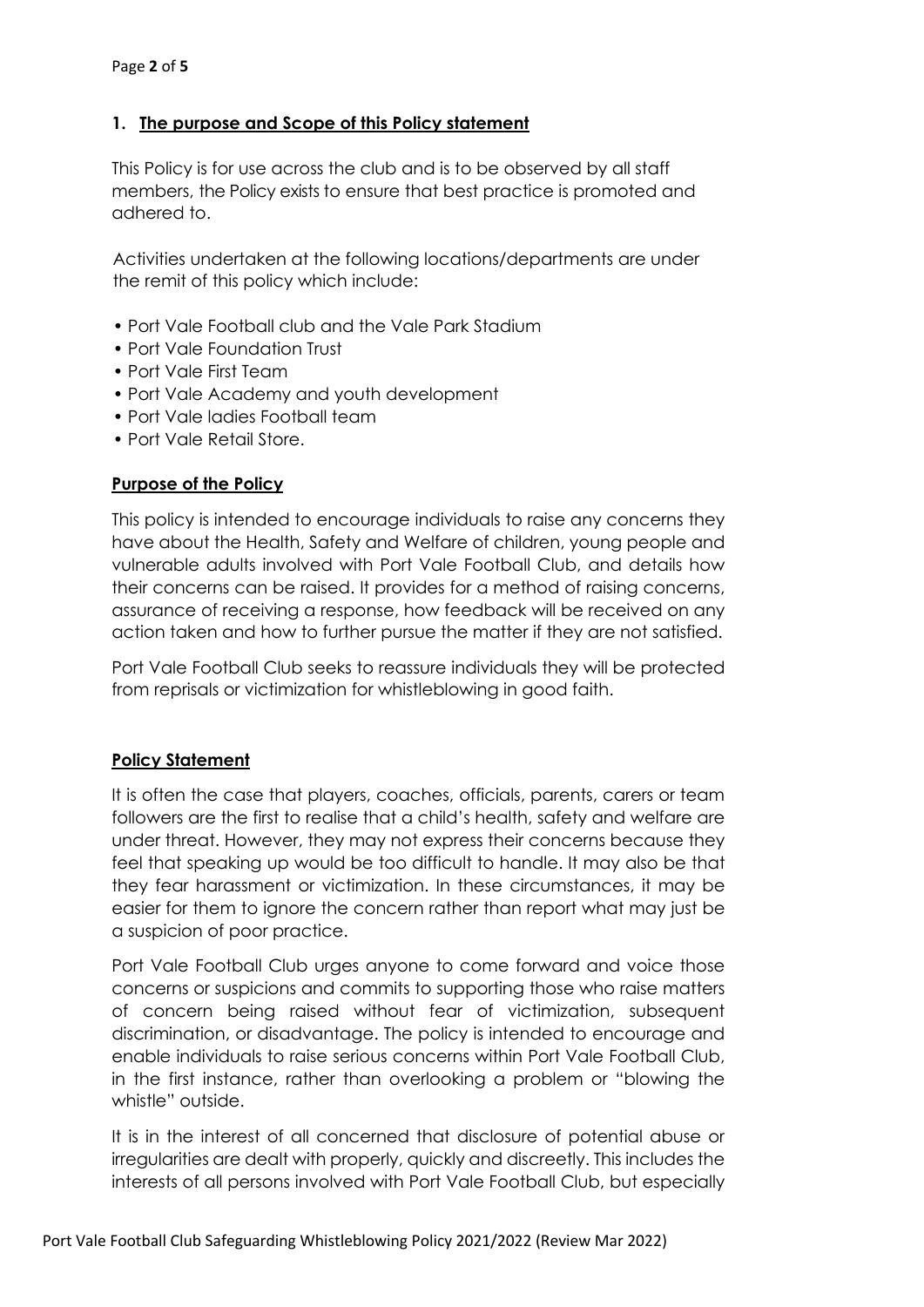the person making the complaint, the person who is the subject of the complaint and, most importantly, the person or persons who are or who may be at risk.

#### **Safeguarding**

Port Vale Football Club recognizes that raising a concern and reporting an allegation can be a difficult decision to make through fear of reprisals from those responsible for the alleged poor practice or abuse. If an individual believes what they say is or may be true, then they should have no reason to fear reporting their concern as a duty of care to the child, young person or vulnerable adult concerned.

Where concerns are raised in good faith, Port Vale Football Club will offer its full support to the whistle-blower and will not tolerate any resulting bullying, harassment or victimisation whatsoever. Should this occur, any perpetrators will be dealt with under Port Vale Football Club's Disciplinary Policy and Procedures, which may result in possible sanctions or exclusion/expulsion from the club.

#### **Confidentiality**

Port Vale Football Club will do its utmost to protect the confidentiality of a whistle-blower if they do not want their identity to be disclosed. However, it must be acknowledged that any subsequent investigation into an allegation, the whistle-blower may be needed provide a statement to form part of the evidence. If the investigation process requires the whistle-blower to be identified, or it becomes apparent that the whistle-blower will be identified, then notice will be given to them by the Designated Safeguarding Officer (DSO), to which person(s) or organisation(s) the identity disclosure will be made. They will then be given the opportunity to discuss any likely consequences.

#### **Raising a Concern or Making an Allegation**

In the first instance, and suspicions or concerns should be brought to the attention of Port Vale Football Club's Dedicated Safeguarding Officer (DSO), either verbally or in writing.

The concern needs to be as specific as possible, including the reason for the concern, an outline of the issue, the history or background and any names, dates and locations where possible. The earlier an individual expresses a concern, the easier it is for someone to take prompt and efficient action.

Although the whistle-blower is not expected to prove the truth of an allegation, they will need to demonstrate to the club's DSO that there are sufficient grounds for their concern.

All concerns shall be recorded via "Report a safeguarding Concern" on TOPICS, this will include any issues raised that are considered to be a "safeguarding Near Miss". This will ensure transparency of investigation of all concerns raised and provide a written record of all allegations made.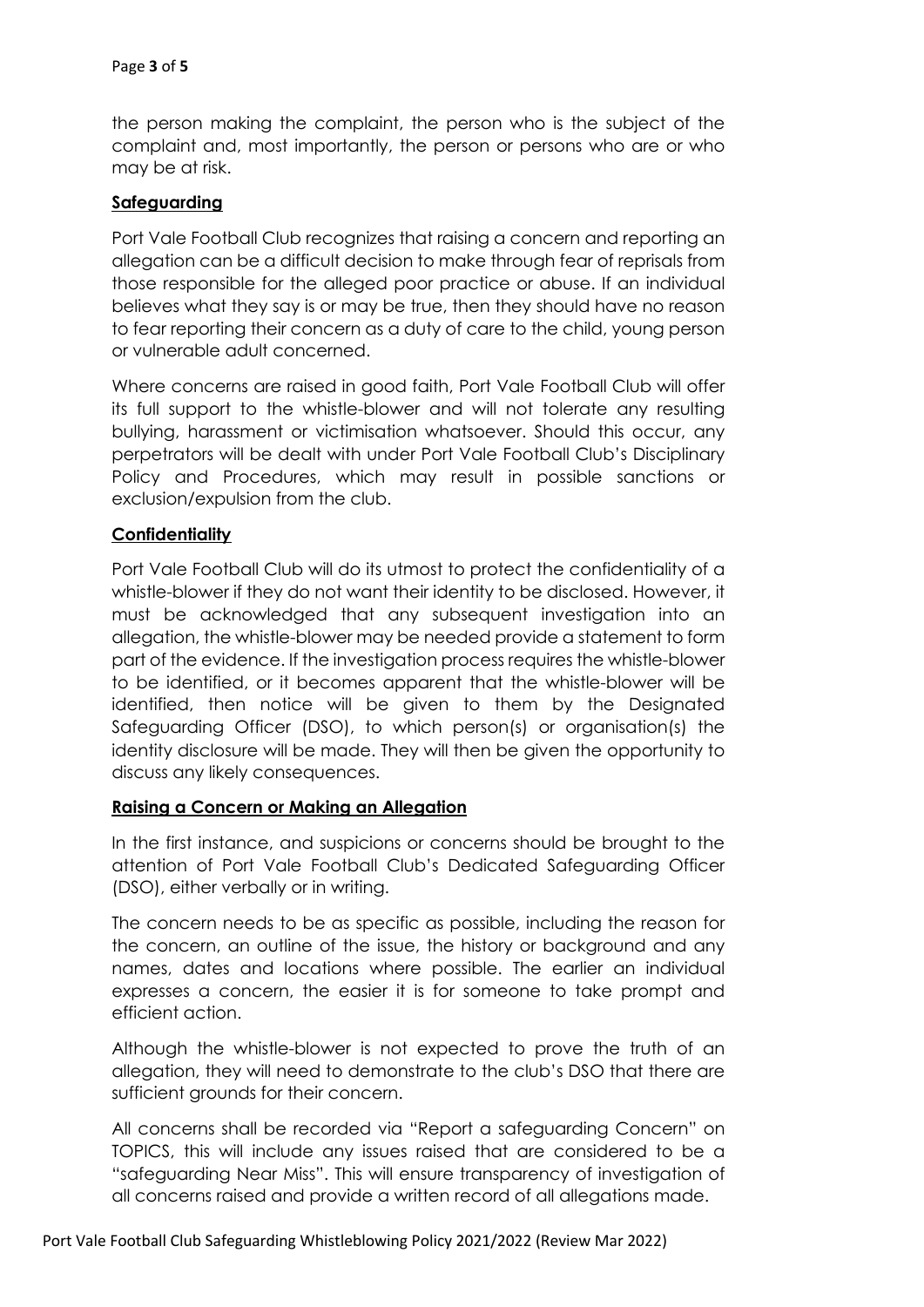## **Anonymous Allegations**

Port Vale Football Club encourages anyone who becomes a whistleblower to provide their name to a concern or allegation. However, it is recognised that concerns or allegations may originate from individuals who do not provide their details and wish to remain anonymous. Any Anonymous concerns or allegations will be recorded and investigated but anonymity may make the concern or allegation harder to prove.

All concerns and allegations will be considered, and an investigation will be undertaken at the discretion of the DSO who will assess the seriousness of the concern, the credibility of the concern, and the likelihood of confirming the allegation from attributable sources or factual records.

#### **Malicious or Unproven Allegations**

If an investigation finds that the concerns or allegations made by a whistleblower are untrue or have not been substantiated, but were reported in good faith, then no action will be taken against the whistle-blower.

However, if it is established a concern or allegation was made with malicious or frivolous intent or for personal gain. Then this allegation may result in disciplinary action taken against the whistle-blower. In any such cases, Port Vale Football Club's Disciplinary Policy / Procedure will apply.

#### **Responses and Outcomes to Concerns and Allegations.**

The DSO or other relevant person, body or organisation will respond accordingly to all concerns and allegations that are raised with communications either by email, telephone or in person as is deemed appropriate, and will liaise with the whistle-blower as necessary until the matter is concluded.

#### **The Investigation Process**.

All investigations will be undertaken by the DSO, who may be supported by an appropriate member of Port Vale Football Club's Senior Management Team.

However, should you feel that you have not received a satisfactory response or conclusion to your concern you can approach the following people / organisations:

Local Area Designated Officer (LADO) E John.Hanlon@stoke.gov.uk

Football Association Safeguarding & Education Officer is Jan Scott **(E): Support@StaffordshireFA.com (T):** 01785 256994 (ext. 205) **(M):** 07969 294023

Childline: https://www.childline.org.uk

**Stoke**-**on-Trent Children's Advice and Duty Service** (CHAD): Phone 01782 235100. Monday – Thursday 8:30am – 6:00pm Friday 8:30am – 6:00pm. Emergency **Duty** Team (Out of hours) Telephone: 01782 234234.